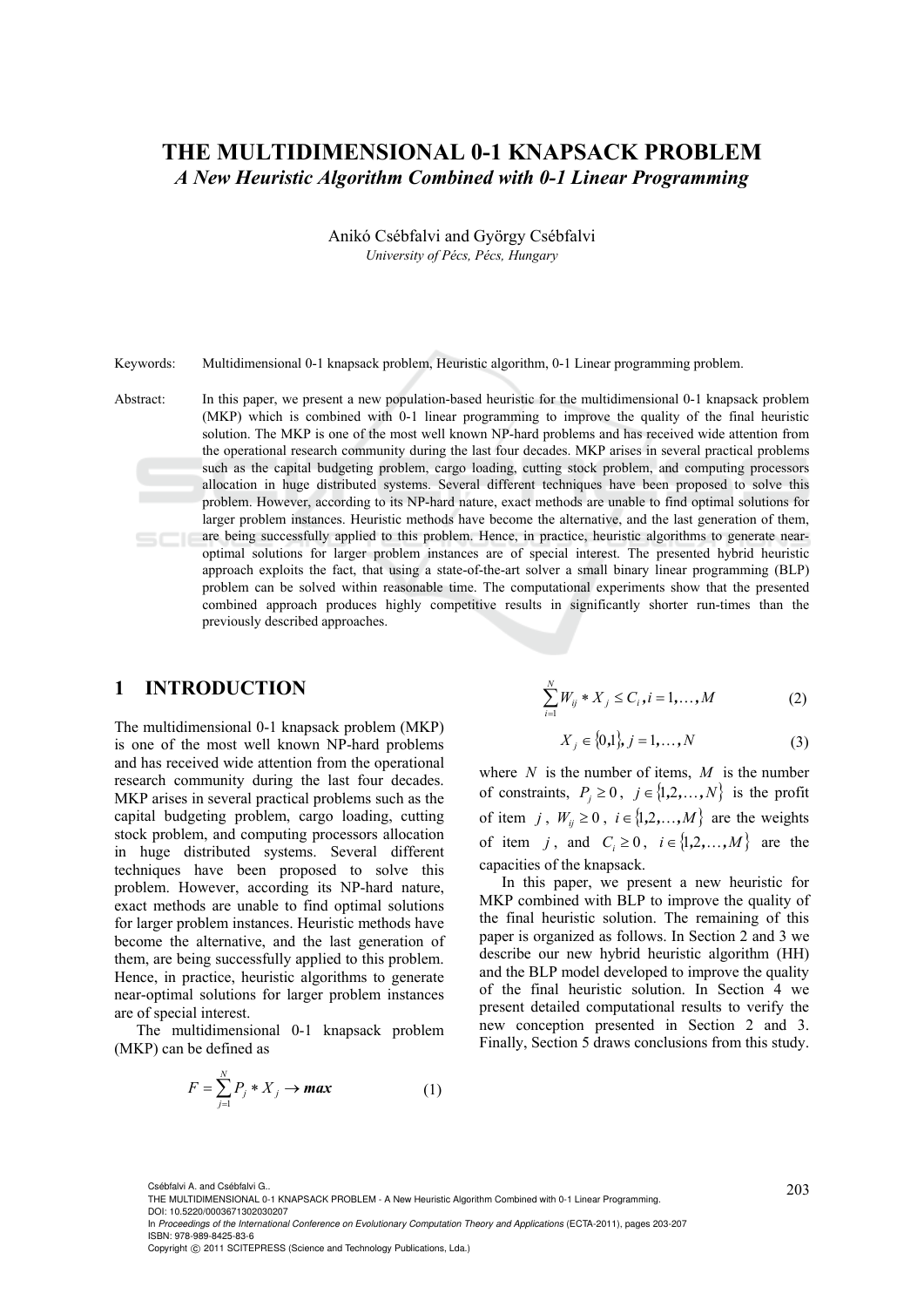## **2 HEURISTIC ALGORITHM**

According to the systematic simplifications our population-based heuristic algorithm uses only two operators (random selection and perturbation) and starts with a "more or less random" initial population, where it means that the starting population is given by random perturbation of the relaxed solution:

$$
\widetilde{\boldsymbol{I}} = \left\{ \widetilde{\boldsymbol{X}}_j \middle| \widetilde{\boldsymbol{X}}_j \in [0,1], j \in \{1,2,\ldots,N\} \right\} \tag{4}
$$

where the relaxation of MKP is defined as follows:

$$
P = \sum_{j=1}^{N} P_j * \widetilde{X}_j \to \text{max}
$$
\n
$$
\sum_{i=1}^{N} W_{ij} * \widetilde{X}_j \le W_i, i = 1, \dots, M
$$
\n
$$
\widetilde{X}_j \in [0,1], j = 1, \dots, N
$$
\n(6)

Perturbation is a crucial point of our algorithm, because we have to balance between the diversity and intensity. In our approach, we used a simple but effective trick to resolve this problem. When a relaxed variable value is one (zero) then we replace it with a random value next to one (zero) from a truncated gauss distribution with mean one (zero). Otherwise, we replace the relaxed variable value with a randomly generated truncated gauss distribution value, which is spreading around the relaxed value. Naturally, the quality of the starting population is highly affected by the spreading range. The essence of the initial population generation is shown in Figure 1-3.

The two most important parameters of our hybrid heuristic algorithm are the population size *S* and the number of generations *G* . A solution in the current generation *g*, where  $g \in \{1,2,\ldots,G\}$  is represented by the following triplet:

$$
\left\{\widetilde{\boldsymbol{I}}^s, \boldsymbol{X}^s, \boldsymbol{P}^s\right\}, \ \boldsymbol{S} \in \left\{\mathbf{1}, \mathbf{2}, \ldots, \boldsymbol{S}\right\} \tag{8}
$$

where vector  $\widetilde{I}^s$  is the description of the importance of the different items,  $X^s$  is the vector of the binary indicators, and  $P^s$  is the profit value in the corresponding feasible solution given by a usual primary greedy heuristic without "pseudo-utility" computation. The heuristic begins with an empty solution and adds items to the solution in the given importance order without violating constraints.



Figure 1: Random perturbation with zero relaxed value.



Figure 2: Random perturbation with fractional value.



Figure 3: Random perturbation with one relaxed value.

As we mentioned the first generation is generated from the relaxed solution by random perturbation, after that, in each generation we select *S* "more or less good" solution using the random selection operator and perturbate it using the perturbation operator shown in Figure 4. The higher the profit value, the higher the chance that a solution will be selected by the selection operator. When the perturbated solution is better than the worst solution in the current population, the worst will be replaced by the better one. In the algorithm the diversity is decreasing systematically generation to generation characterized by an exponentially decreasing standard deviation function  $\sigma(g)$ ,  $g \in \{1, 2, \dots, G\}$ , which can be described by a tunable parameter pair:  $\{\sigma_1, \sigma_6\}$ . The higher the standard deviation, the higher the variability (diversity) of the searching process is. The quality of the searching process is highly affected by the value of these parameters. In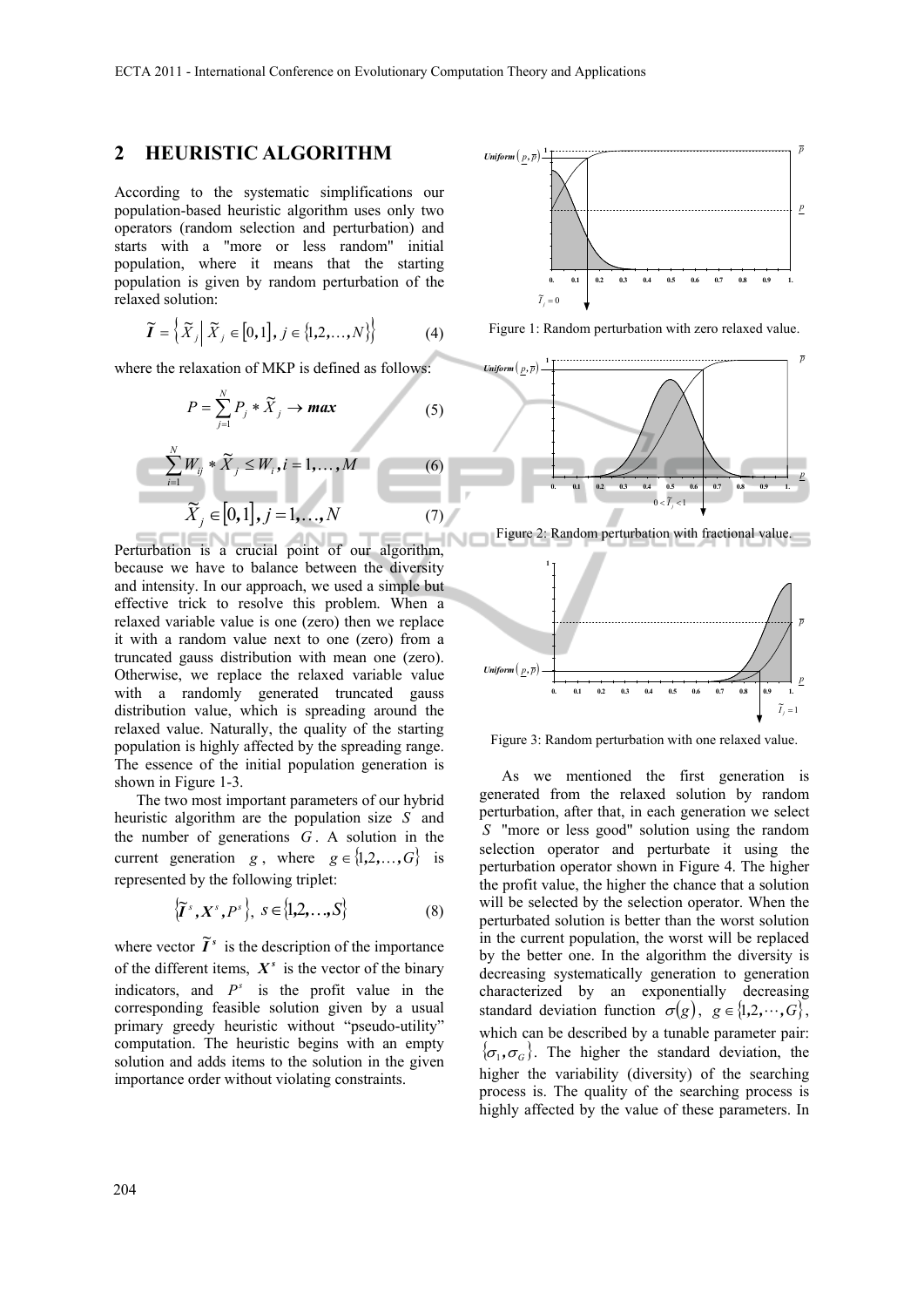other words, these are the "golden numbers" of the algorithm.



Figure 4: Random perturbation.

The algorithm maintains the dynamically changing  $\{P^{best}, X^{best}\}\$  set.

#### **3 BLP MODEL**

AND  $T \in C$ **HN** IENCE At the termination of the heuristic algorithm, solution  $\{P^{best}, X^{best}\}\$  may be improved at reasonable additional CPU time by solving a set of randomly generated small BLP problems.

The idea is a natural extension of the well-known "last added items" heuristics (for example: (Loulou, Michaelides, 1979); (Volgenant and Zwiers, 2007), and (Fleszar and Hindi, 2009)), which exploits the fact, that using a state-of-the-art solver, a small BLP problem can be solved very quickly.

The essence of the new approach is very simple: we select randomly *K* items from the knapsack and *K* items from the complementary set. After that we solve the knapsack problem to optimality for the selected subset, and update the best solution if the new arrangement is better than the old one. We repeat these steps *C* times.

Naturally, the time requirement and the efficiency of the improvement is a function of *C* and  $K$ . The larger the selected subset size, the higher the chance of success but higher the computational cost according to the NP-hard nature of the BLP subproblems.

## **4 COMPUTATIONAL RESULTS**

The algorithm of the proposed model has been programmed in Compaq Visual Fortran<sup>®</sup> 6.5. To solve the BLP problems the callable version of Cplex 12.2 was used. Naturally, this solver can be

replaced by any other commercial (academic) solver. The computational results were obtained by running the algorithm on a 1.8 GHz Pentium IV IBM PC with 256 MB of memory under Microsoft Windows  $XP^{\circledR}$  operation system.

Standard "large-sized" test data available from OR-Library were used to test the algorithm. These data contain randomly generated 0-1 MKPs with different numbers of constraints, variables, and tightness ratios:

$$
M \in \{5, 10, 30\}
$$
  
\n
$$
N \in \{100, 250, 500\}
$$
  
\n
$$
\alpha \in \{0.25, 0.5, 0.75\}
$$
 (9)

There are 10 problem instances for each combination giving 270 test cases in total. The algorithm was run once for each problem instance. Since the optimal solution values for most of these problems are not known, the quality of a solution was measured by the percentage gap of the solution value with respect to the optimal value of the LPrelaxation of the MKP. **ELICATIONS** 

According to our preliminary investigations, we have run our algorithm with the following global parameter values, where the bold numbers mean MKP specific "golden numbers":

$$
S \in \{10, 100, 1000\}
$$
  
\n
$$
G = 10
$$
  
\n
$$
\sigma_1 = 0.1
$$
  
\n
$$
\sigma_G = 0.01
$$
  
\n
$$
K = 25
$$
  
\n
$$
C = 10
$$

We compared our hybrid heuristic HH with the following heuristics of the literature (see: Table 1-2):

- AGNES (Freville and Plateau , 1994);
- ADP (Bertsimas and Demir, 2002);
- SMA (Hanafi et al., 1996);
- $\blacksquare$  HDP (Boyer et al., 2008);
- HDP+LPC (Boyer et al., 2008)
- ILPH (Hanafi and Wilbaut, 2011)

Numerical results show that HH is a fast algorithm that is competitive with the currently best ILPH, HDP and HDP+LPC algorithms for MKP for instance sets MKNAPCB 1-9 (OR-Library).

In the case of ILPH the authors investigated only the 90 largest (hardest) instances with  $N = 500$ . We have to mention, that in Table 1 we compared the ILPH results with the relaxed solutions. In (Hanafi and Wilbaut, 2011) the authors compared the ILPH results with the currently best solutions of the literature, which is a dynamically changing measure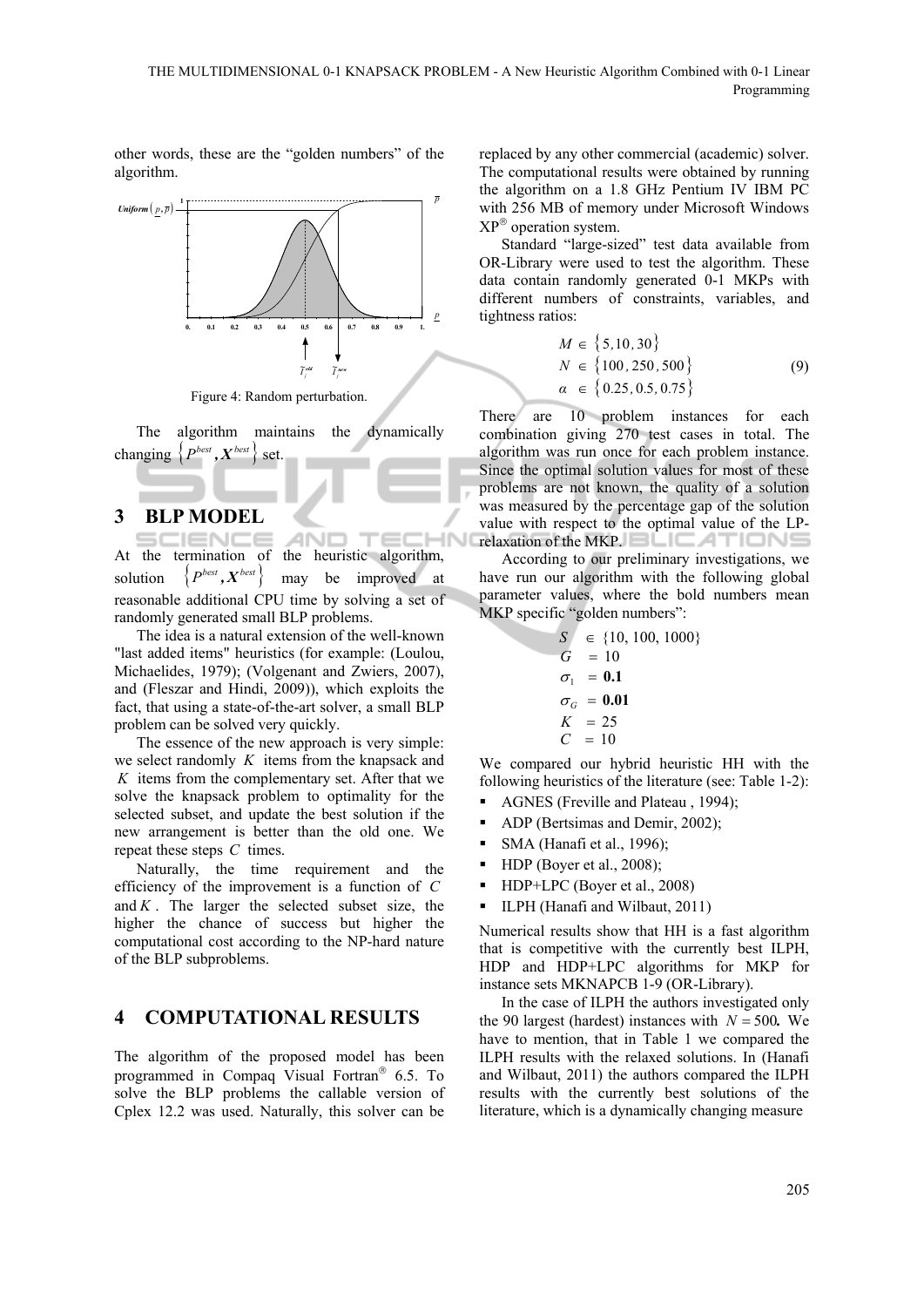|                |                                                                          |     |                  | Average gap (%) |      |       |                              |            |            |            |              |             |
|----------------|--------------------------------------------------------------------------|-----|------------------|-----------------|------|-------|------------------------------|------------|------------|------------|--------------|-------------|
|                |                                                                          |     |                  | HH              | HH   | HH    | <b>HDP</b>                   |            |            |            |              |             |
|                |                                                                          |     |                  |                 |      |       | $\qquad \qquad +$            |            |            |            |              |             |
|                | Set                                                                      | N   | $\overline{M}$   | 100             | 1000 | 10000 | <b>LPC</b>                   | <b>HDP</b> | <b>SMA</b> | ADP        | <b>AGNES</b> | <b>ILPH</b> |
| 1              |                                                                          | 100 | 5                | 0.95            | 0.8  | 0.72  | 0.57                         | 0.69       | 2.68       | 1.72       | 0.88         |             |
| $\overline{2}$ |                                                                          | 250 | 5                | 0.34            | 0.29 | 0.23  | 0.16                         | 0.22       | 1.17       | 0.58       | 0.29         |             |
| 3              |                                                                          | 500 | 5                | 0.21            | 0.14 | 0.10  | 0.07                         | 0.08       | 0.59       | 0.26       | 0.12         | 0.05        |
| $\overline{4}$ |                                                                          | 100 | 10               | 1.45            | 1.27 | 1.16  | 0.95                         | 1.22       | 3.60       | 1.97       | 1.54         |             |
| 5              |                                                                          | 250 | 10               | 0.59            | 0.49 | 0.44  | 0.32                         | 0.46       | 1.60       | 0.76       | 0.57         |             |
| 6              |                                                                          | 500 | 10               | 0.32            | 0.25 | 0.21  | 0.16                         | 0.21       | 0.80       | 0.38       | 0.26         | 0.11        |
| 7              |                                                                          | 100 | 30               | 2.28            | 1.96 | 1.87  | 1.81                         | 2.04       | 5.13       | 2.70       | 3.22         |             |
| 8              |                                                                          | 250 | 30               | 1.04            | 0.89 | 0.79  | 0.77                         | 0.89       | 2.60       | 1.18       | 1.41         |             |
| $\mathbf{Q}$   |                                                                          | 500 | 30               | 0.63            | 0.51 | 0.45  | 0.42                         | 0.48       | 1.45       | 0.58       | 0.72         | 0.31        |
|                |                                                                          |     |                  | 0.87            | 0.73 | 0.66  | 0.58                         | 0.70       | 2.18       | 1.13       | 1.00         |             |
|                | Table 2: Average processing time (sec).<br>Average processing time (sec) |     |                  |                 |      |       |                              |            |            |            |              |             |
|                |                                                                          |     |                  | HH              | HH   | HH    | <b>HDP</b>                   |            |            |            |              |             |
|                |                                                                          |     |                  |                 |      |       |                              |            |            |            |              |             |
|                |                                                                          |     |                  |                 |      |       | $\left  \cdot \right\rangle$ |            | н          |            |              |             |
|                | Set                                                                      | N   | $\boldsymbol{M}$ | 100             | 1000 | 10000 | <b>LPC</b>                   | <b>HDP</b> | <b>SMA</b> | <b>ADP</b> | <b>AGNES</b> | <b>ILPH</b> |
| 1              |                                                                          | 100 | 5                | 0.09            | 0.30 | 3.18  | 0.60                         |            | 0.03       | 0.03       |              |             |
| $\overline{2}$ |                                                                          | 250 | 5                | 0.14            | 0.60 | 6.43  | 1.00                         | 0.10       | 0.57       | 0.07       |              |             |
| 3              |                                                                          | 500 | 5                | 0.24            | 1.45 | 14.85 | 1.13                         | 0.53       | 4.57       | 0.30       | 0.10         | 46.27       |
| $\overline{4}$ |                                                                          | 100 | 10               | 0.10            | 0.24 | 3.20  | 1.00                         | 0.03       | 0.03       | 0.03       |              |             |
| 5              |                                                                          | 250 | 10               | 0.15            | 0.63 | 6.69  | 0.97                         | 0.17       | 0.70       | 0.10       | 0.03         |             |
| 6              |                                                                          | 500 | 10               | 0.26            | 1.50 | 15.85 | 4.03                         | 0.83       | 5.70       | 0.43       | 0.13         | 278.03      |
| 7              |                                                                          | 100 | 30               | 0.11            | 0.26 | 3.33  | 3.97                         | 1.67       | 0.10       | 0.07       | 0.03         |             |
| 8              |                                                                          | 250 | 30               | 0.17            | 0.66 | 7.39  | 21.20                        | 9.87       | 1.40       | 0.37       | 0.10         |             |
| 9              |                                                                          | 500 | 30               | 0.25            | 1.79 | 18.08 | 93.37                        | 26.4       | 11.90      | $1.20\,$   | 0.30         |             |

Table 1: Average gap (%).

of performance and therefore maybe confusing sometimes.

According to our preliminary investigation, the HH algorithm is not so sensitive to the "fine tuning" of the standard deviation parameters. In other words, these parameters can be kept "frozen" in the algorithm independently from the problem parameters:  $\{M, N\}$ , which results in a practically "tuning-free" core algorithm. Naturally  $\sigma_1$  is more important than  $\sigma_G$ . When  $\sigma_1$  extremely small, than the searching process is unable to leave the relaxed solution, when it is extremely large then the algorithm forgets the relaxed solution and practically it is working as a "brutal-force-search" in the starting population uploading phase.

#### **5 CONCLUSIONS**

In this paper, we presented a new heuristic for MKP combined with 0-1 linear programming to improve the quality of the final heuristic solution. The presented hybrid heuristic approach exploits the fact, that using a fast state-of-the-art solver a small BLP problem can be solved within reasonable time.

The computational experiments show that the presented hybrid heuristic produces highly competitive results in significantly shorter runtimes than the previously described approaches.

An open and challenging question is that what would be the "best" selected/unselected subset